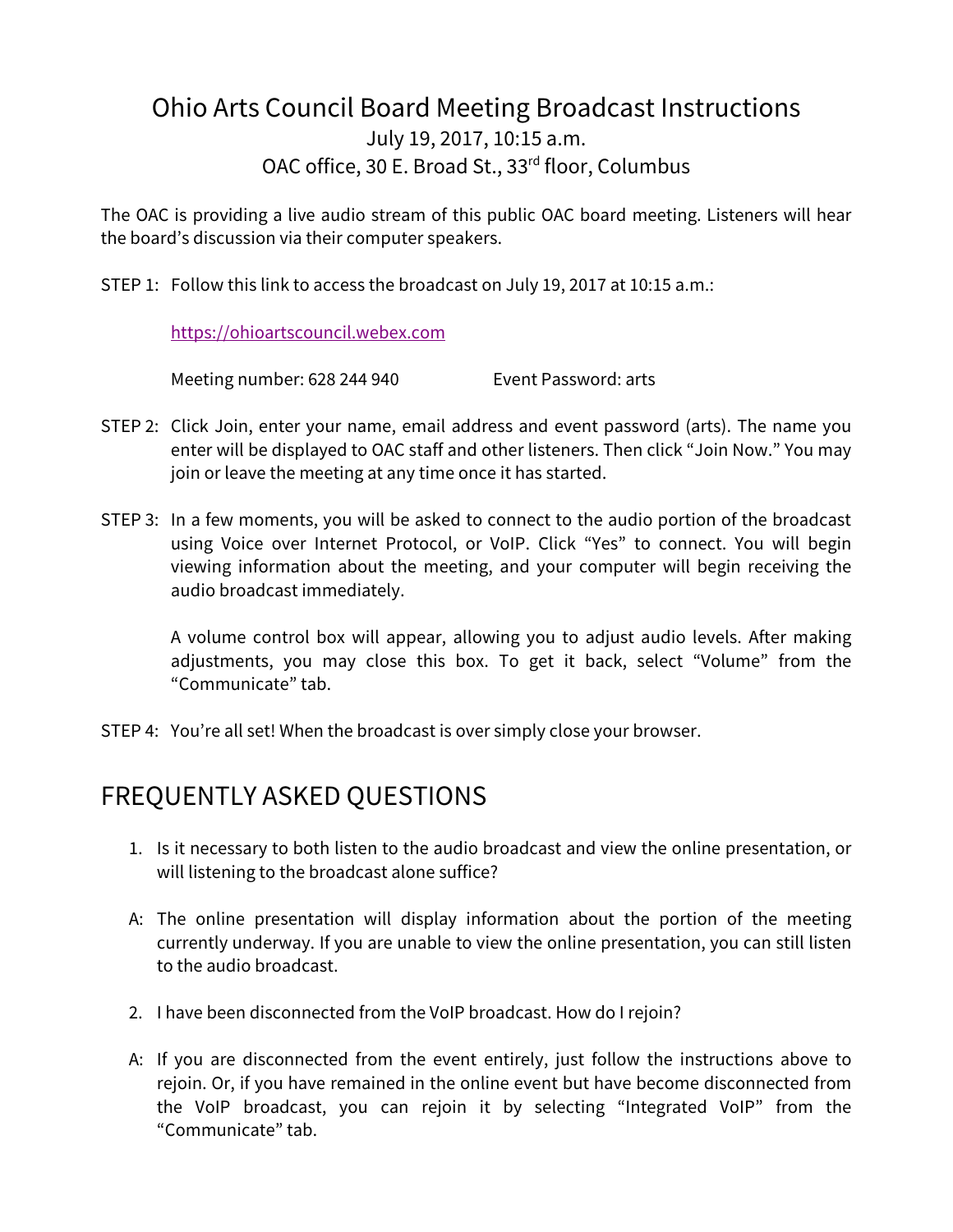- 3. I am connected to the VoIP broadcast but no sound is coming through my speakers.
- A: First, be sure you are logged into the proper meeting by double-checking the link provided.

If you're sure you're in the right place, make sure your VoIP broadcast is being received. If it is, you'll see the words "integrated VoIP conference is now in progress" at the bottom of your screen. If you do not see this phrase, join the conference by selecting "Integrated VoIP" from the "Communicate" tab, then choose "Join Conference."

If you see the words "integrated VoIP conference is now in progress" at the bottom of your screen, but do not hear any sound, the problem is with your computer's audio setup or speakers. Make sure you don't have your sound muted and that your speakers are on and turned up. OAC staff will be monitoring the event to ensure sound is being transmitted properly and at an appropriate volume level.

The conference system can help you identify and optimize sound. Just follow these steps:

First, leave the VoIP conference by selecting "Integrated VoIP" from the "Communicate" tab, and choose "Leave Conference."

Next, select "Audio Setup Wizard" from the "Communicate" tab.

Finally, follow the prompts and adjust your audio settings until you can hear the sample sound being played.

When you have finished, rejoin the VoIP broadcast (see #2 above).

- 4. Can I ask questions during the meeting?
- A: Attendees listening to the broadcast are not able to speak with OAC staff or meeting participants. A chat window is available allowing listeners to address technical questions to OAC staff at the meeting.
- 5. How can I see who else is listening to the broadcast?
- A: The current participant list is toggled on and off using the "Participants" tab in the upper right-hand corner of the event window. The OAC staff member hosting the meeting is listed as the Host; online and teleconference listeners are listed as Attendees.
- 6. How are the results of my post-event survey used?